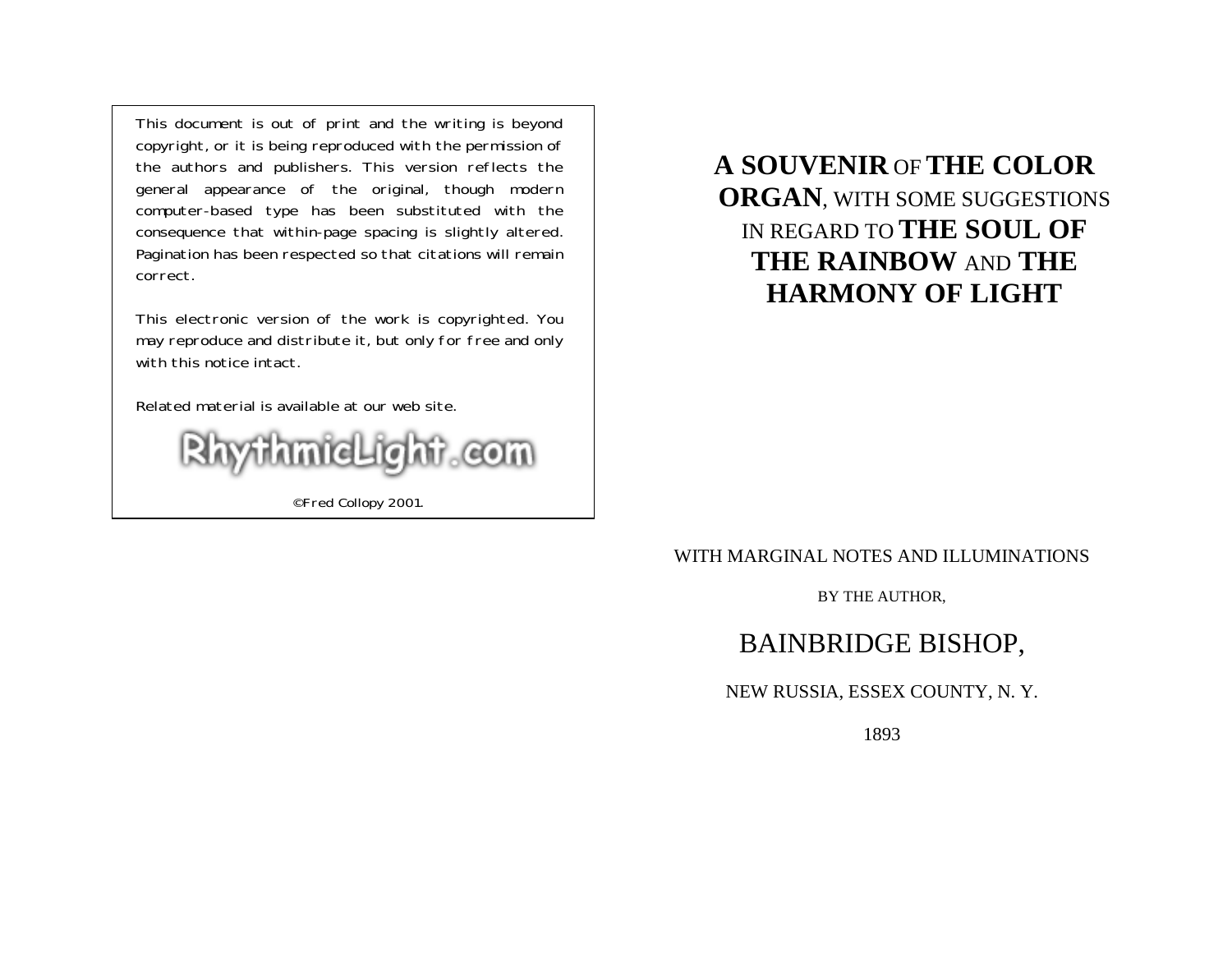

THE COLOR-ORGAN.

Copyright, 1893, by BAINBRIDGE BISHOP.

THE DE VINNE PRESS.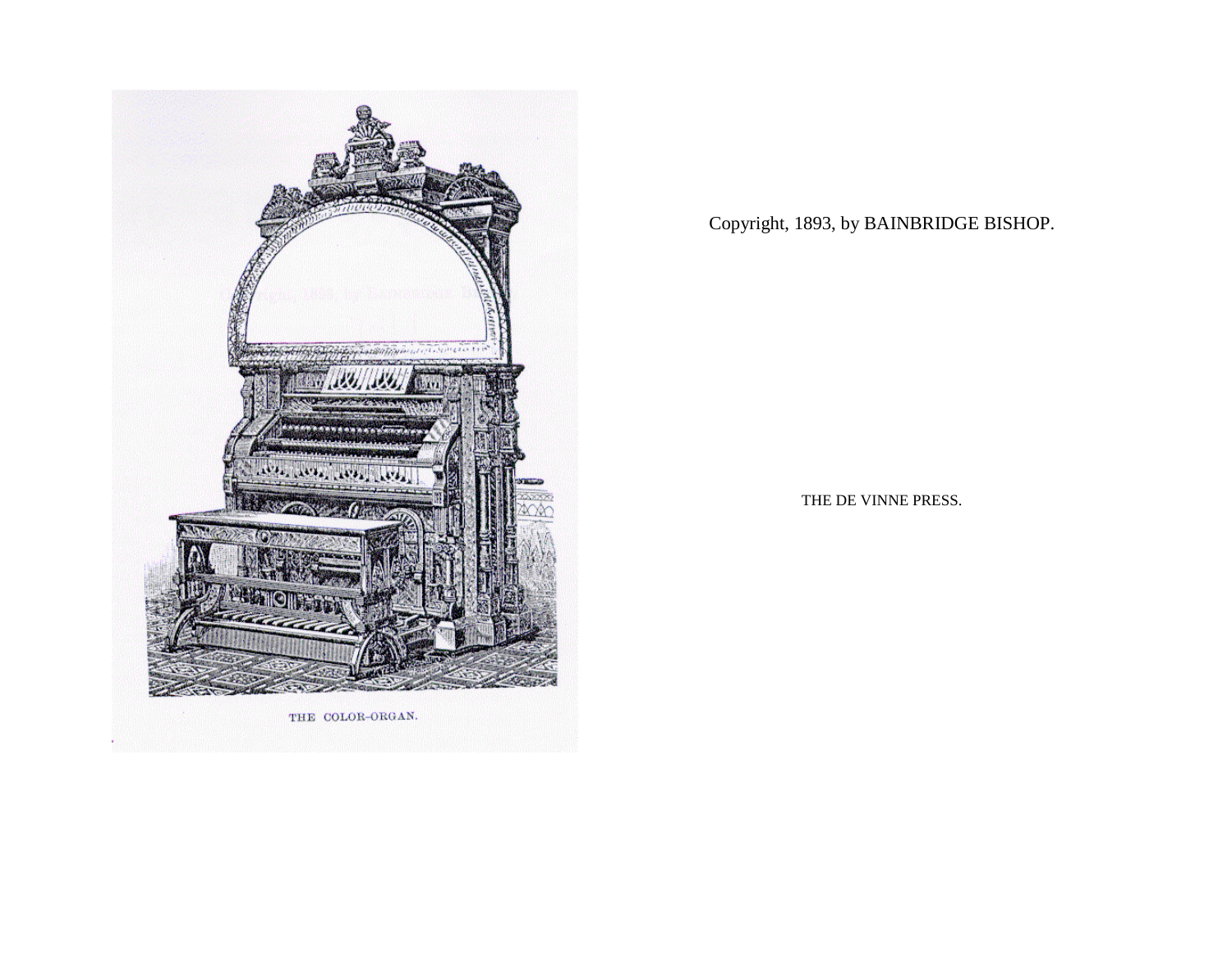## **THE HARMONY OF LIGHT**

### A PLEA FOR A NEW SCIENCE

MUCH has been written concerning the analogy which is thought to exist between music and color, even as far back as Aristotle, who wrote, "Colors may mutually relate like musical concords, for their pleasantest arrangements, like those concords, mutually proportionate."

 Many writers, artists, and others up to the present time have theorized on this subject. Some have proposed instruments to carry their ideas into effect; but no practical color-instrument was ever known to be built. From all that had been written, a satisfactory analogy between color and music did not materialize, and the subject remained chiefly one of theory and speculation.

### THE HARMONY OF LIGHT

 In my younger days I studied art. I was passionately fond of color-harmonies, but could not use them in a way satisfactory to myself. I read "Chevreul on Colors," also Field, and some of the later German works on the same subject, but they seemed to lack what I was looking for. I then tried to harmonize colors by applying the intervals and harmony of music, and failed to do this in a satisfactory manner. I therefore dropped the subject, and confined my efforts to presenting colors in my pictures in subdued and pleasant style.

 Years after, certain circumstances drew my attention once more to this matter, and I became dominated with the idea of painting music. I had not the slightest conception how it was to be done, but I gave myself up to the idea with all the abandon and faith of a religious enthusiast.

 I procured an organ, and experimented by building an attachment to the keys, which would play with differentcolored lights to correspond with the music of the instrument.

 I soon found that a simple color did not give the sensation of a musical tone, but a color softened by gradations into neutral shades or tinted grays did so; also, that combinations of colors softened by gradations into neutral shades or tinted grays, with the edges of the main colors blending together, or nearly together, rendered the sensation of musical chords very well indeed.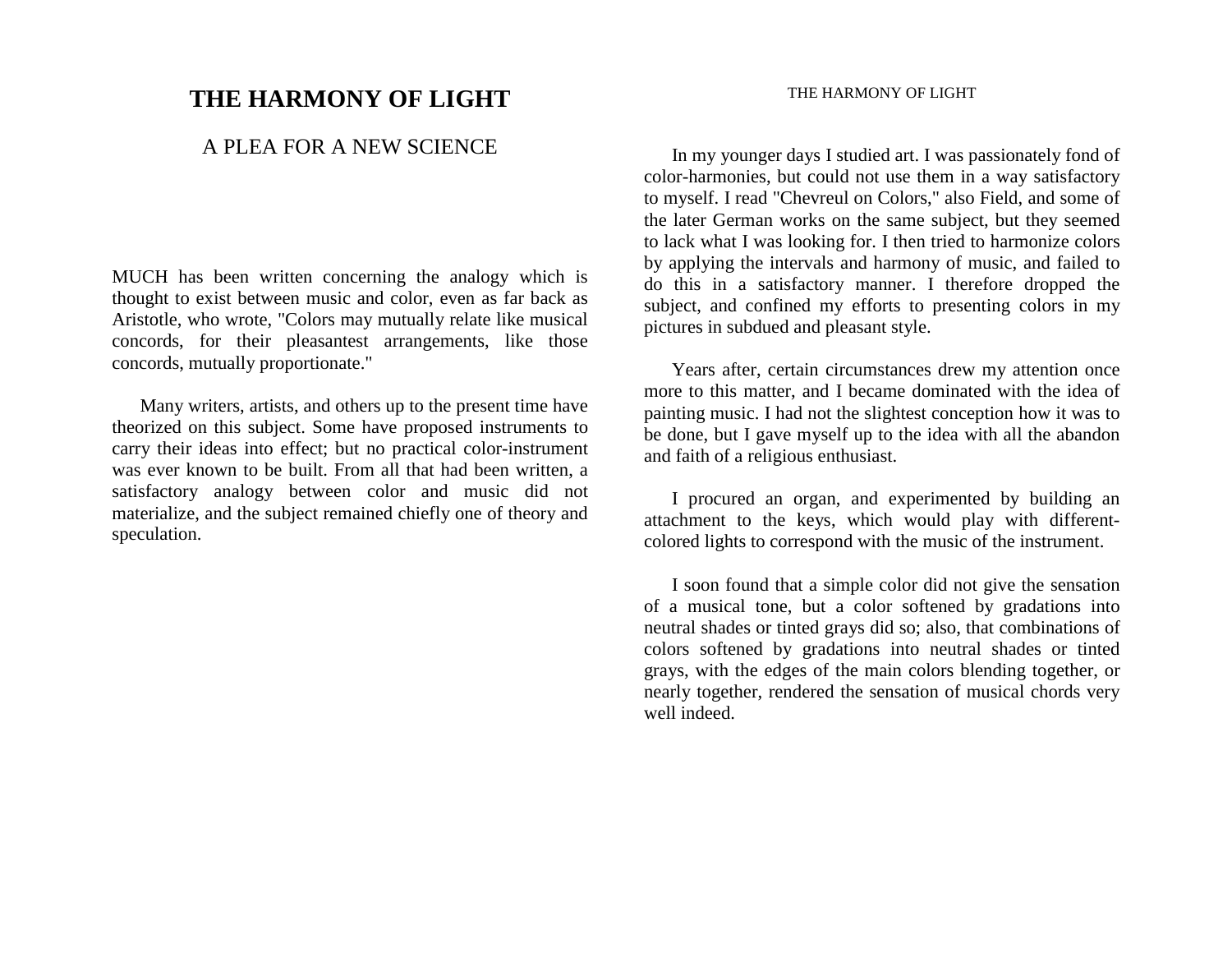The impression or sensation of the lower bass notes I could get only by low-toned or weak colors diffused over the whole field, the higher colors or chords showing smaller on this ground.

 Satisfying myself on the above points by careful experiments and comparisons with music, I turned my attention to the construction of an effective and practical mechanism which would play colors and music together.

 I made a number of experimental instruments, re-modeling and changing them to most fully carry out the idea, and obtain the best effect.

 The most satisfactory one I made [see frontispiece] had a large ground glass about five feet in diameter, framed like a picture, and set in the upper part of the instrument. On this the colors were shown. The instrument had little windows glazed with different-colored glass, each window with a shutter, and so arranged that by pressing the keys of the organ the shutter was thrown back, letting in a colored light.

 This light, diffused and reflected on a white screen behind the ground glass and partly on the glass, produced a color that was softly shaded into the neutral tint of the glass.

 Chords were shown properly, the lower bass spreading over the whole as a ground or foil for the other colors or chords of color, and all furnishing beautiful and harmonious effects in combination with the music.





- 2. Ground glasses to diffuse light.
- 3. Reflectors.
- 4. White screen.
- 5. Upper sash.
- 6. Lower sash.
- 7. Electric light.
- 8. Keyboard.
- A. Color-stop for keyboard.
- B. Color-stop for pedals.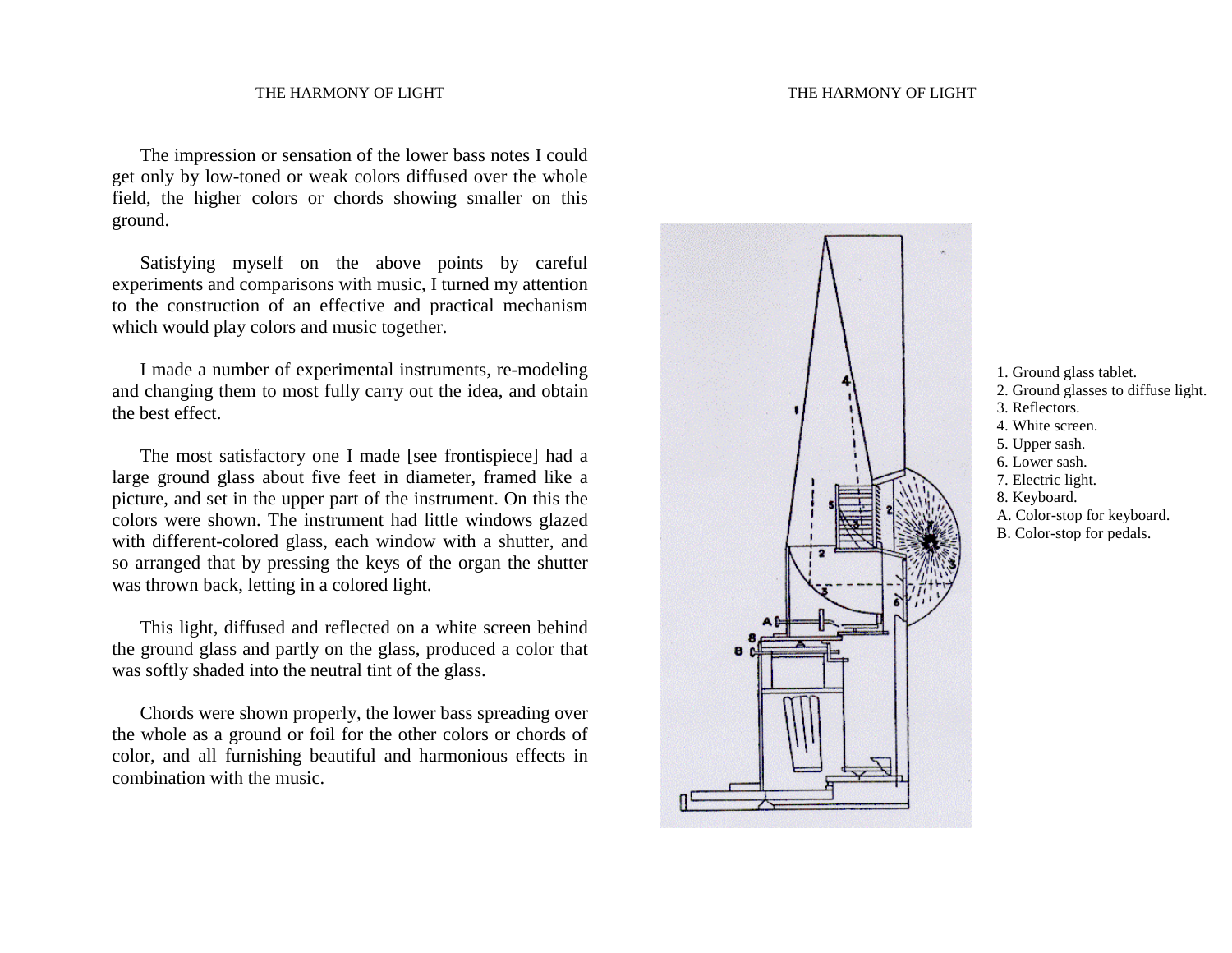The instrument was placed before a sunny window. An electric light could be used behind it.

 I had some trouble in deciding how to space the intervals of color, and what colors to use, but finally decided to employ red for C, and divide the prismatic spectrum of color into eleven semitones, adding crimson or violet-red for B, and a lighter red for the upper C of the octave, and doubling the depth and volume of color in each descending octave, the lower or pedalbass notes or colors being reflected evenly over the entire ground. The whole effect was to present to the eye the movement and harmony of the music, and also its sentiment.

 The instrument was arranged with a stop so that music and color could be played separately or together.

 I cannot say that a musical composition played alone in colors could be recognized by every one; perhaps persons familiar with the instrument might recognize some melodies.

 One day while walking I saw a brilliant display of rainbows; around and between these bows the sky was a warm reddish-gray. The whole appearance filled me with an overpowering sense of the harmonic series or chord, as played upon an organ. Why, there were all the colors my instrument gave when this chord was played, with the same number of octaves of color, and in the same order and intervals. The warm reddish glow over the sky was the fundamental C ; the secondary

bow, although reversed, presented the octave and fifth or dominant as its strongest colors (red and greenish-blue); the primary bow to the eye seemed to give four principal colors, red, yellow, — *i.e.,* green-gold, — greenish-blue, and violet, the very same colors my organ gave, and in the same order, when playing the harmonic series or chord; the supernumerary bow on the inner edge represented the higher notes of the series.

 When I realized this I was overcome, and felt myself in the presence of a great revelation, for I thought this wonderful display had been placed before the eyes of all humanity since the times of earliest history, and the riddle had not been rightly guessed nor understood.

 Men see as they are taught to see. Therefore, to obtain unprejudiced confirmatory evidence to justify this novel view, I have thought it necessary to question uneducated persons and children, whenever a rainbow appeared, and in every instance they have designated the four colors, red, yellow, — *i. e.,*  green-gold, — greenish-blue, and violet, and no others. Also, in naming the colors of the secondary rainbow they notice red and greenish-blue as the strongest.

 It is true that passing a thin ray of light through a prism shows the intermediate colors, caused by the blending of the four principal colors, red, yellow,  $- i$ . e., green-gold,  $$ bluish-green, and violet, which in this case would give the seven colors of Newton.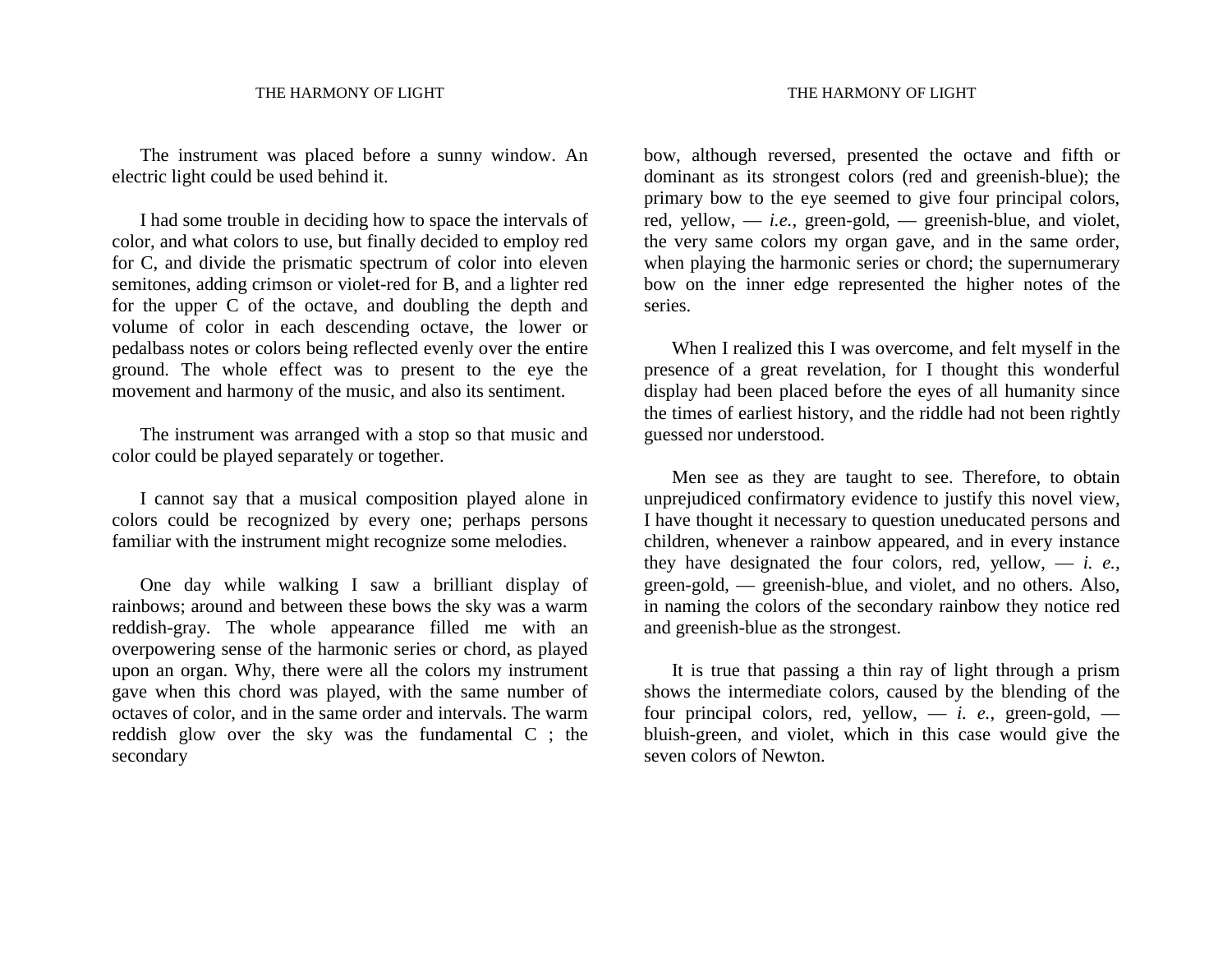It is instructive to look through a prism at a piece of white cardboard. Place it on a dark-gray surface, look at it with the edge turned toward the eye, then gradually slant it so the face of the card can be seen. This will show on the card the four principal colors, and also demonstrate how the colors blend and change by overlapping. [See Fig. 1.]

 A person with good eyes can also see on the card, between the bands of color, the fundamental which appears to the eye as a warm reddish-gray. This fundamental hue is seen where a rainbow appears on a waterfall.

 When looking through a prism at miscellaneous objects, the colors seem to be floating in a warm reddish-gray in the light, and a reddish-brown in the shadows. The Japanese, more than any other people, seem in their art to understand the use of this fundamental tone, and the harmonic intervals of colors.

 It appears to me that light is the fundamental, and the three rainbows make up the harmonic series or chord; and on this foundation it is possible to evolve a new science, the "Harmony of Light," somewhat analogous to music, or the harmony of sound, and one which may be associated with music, and designated by the signs and symbols of musical harmony.

 It must be remembered that light seen through a prism or near a rainbow appears of a reddish hue, its proper color as the fundamental; although when seen

near a rainbow its reddish tinge is sometimes neutralized by the color of the sky and clouds.

 A study of the science of color-harmony shows the importance of tinted grays or neutral shades. A good colorist is the one that makes the best use of the neutral shades. Crude colors alone are barbarous. Very little crude color do we see in nature's harmonies. The flesh-tints of Raphael and Titian owe much of their exquisite quality and beauty to the skilful use of colored grays.



 Fig. 1 shows what relation the principal colors of the rainbow bear to the harmonic series of music or sound. Fig. 2 shows the color-scale in semitones.

By carefully examining the scale it will be seen that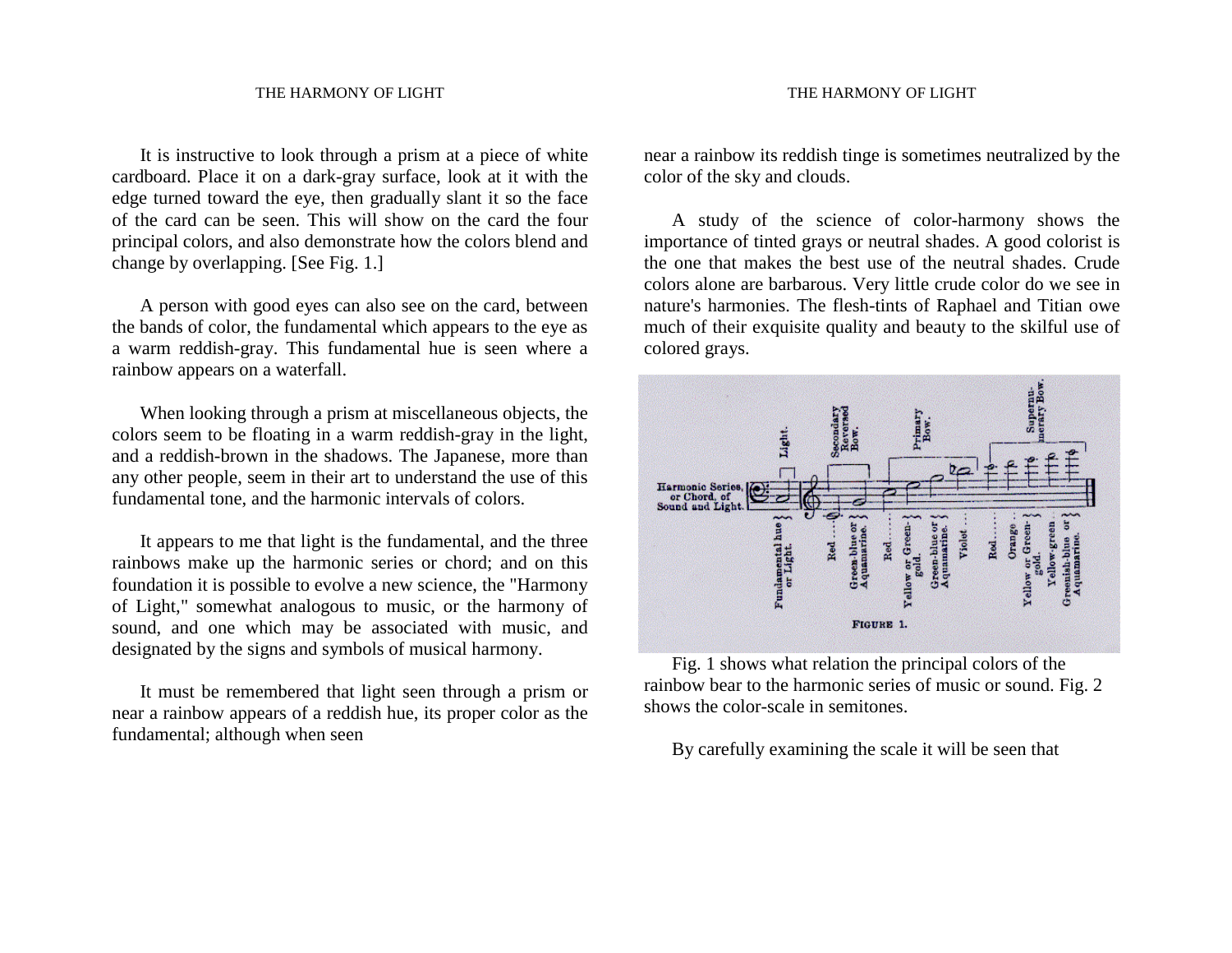a direct contrast of color comes in as a discord, — for example, a true green and red, or an orange and blue; but if we change the green for a bluish or yellowish green, the effect is much more harmonious. The effect will also be harmonious if we take a violet-red or an orange-red to contrast with green. The same harmonious



effect will be produced by varying the orange and blue in a like manner. If we wish to make the colors howl, or imitate Chinese musical harmony, we can use crude colors directly contrasting.

 The natural harmonic chord of light, as illustrated by the rainbow, shows red as its fundamental or keynote; for this reason I think we should take red for C, the key-note of the natural scale. It will be observed that its dominant is greenishblue, its subdominant yellow-green. The greens of nature seem to be made up of combinations and masses of greens inclining to these two hues. A pure crude green seems to be out

of place in a landscape, and, if seen, it generally produces a harsh and discordant effect.

 The organs which I built, and which were burned, were arranged with stops and pedals. The colors of the pedal-bass could be used as a fundamental accompaniment to tint the ground with the key-note color to show the key or the change from one key to another, or could be used by the musician, at will, to aid the expression of the sentiment of the music. Or the stops could be used to tint all the colors, to show the key or changes of key, and to aid the expression of the sentiment of the music. By use of the stops the color-part of the instrument could be partially shut off, or as much of it used as desirable, at the will of the musician.

 I began work on my color-organ in 1875, and spent nearly five years' time studying the subject and building experimental instruments.

 My first organ, which I exhibited in New-York, was very crude, and did not show the principle properly. I built two others that were more successful, and showed the principle in a fine manner.

 These two organs showed each octave of semitones as a completed prismatic spectrum of colored light, each spectrum blended into other smaller spectrums in the rising scale, and into larger spectrums in the descending scale. The effect imitated the natural spectrums very well indeed, the only difficulty being the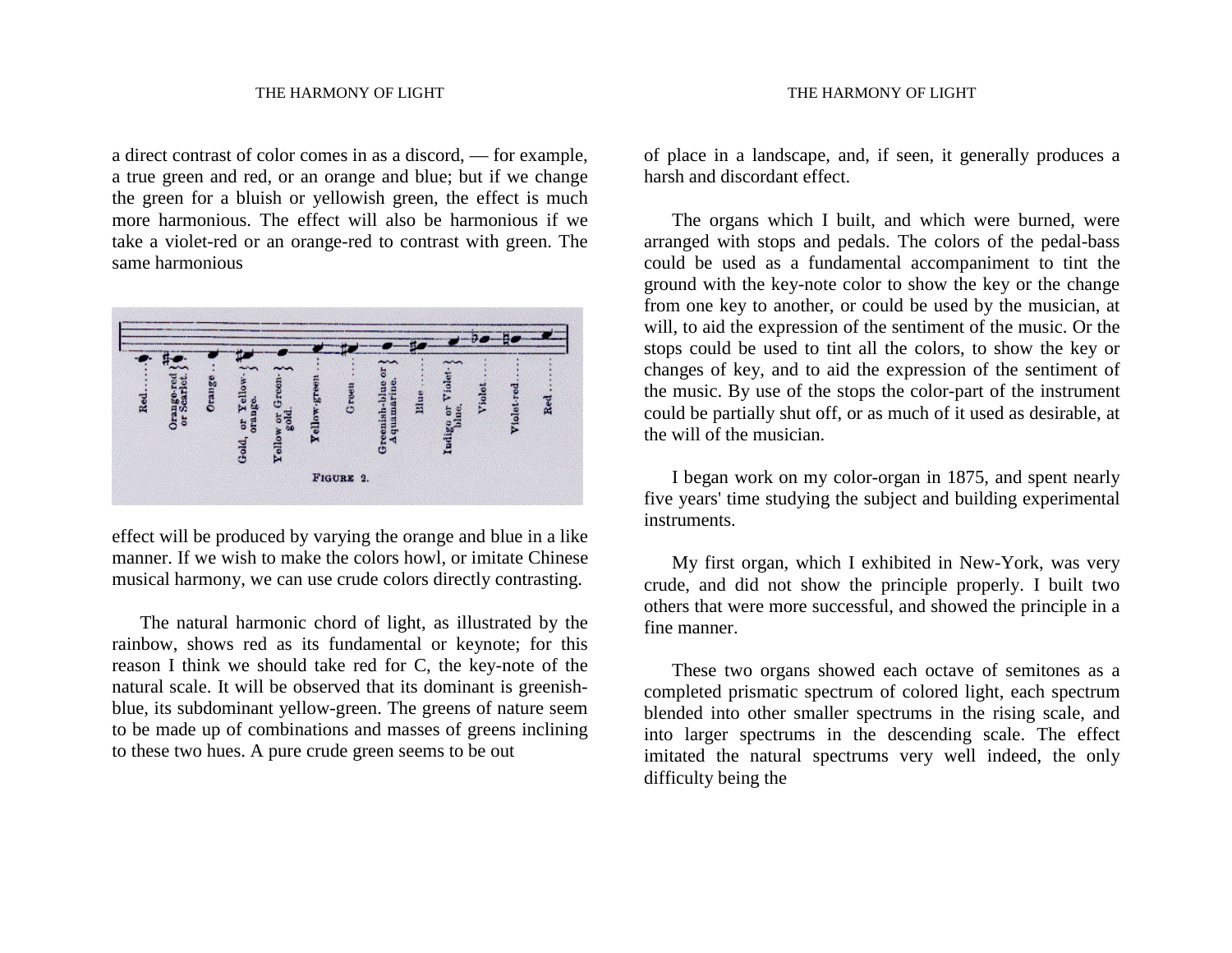#### THE HARMONY OF LIGHT THE HARMONY OF LIGHT



### want of colored glass of the exact tint for making the colored light for some of the semitones.

 It will be seen that by manipulating the keys and pedals all possible combinations or mixtures of colors could be produced at pleasure, all softly graded and blended into each other. The pedal-bass of twelve semitones threw a soft, even tint over the whole tablet or color-picture as played, or could be otherwise used as heretofore stated.

 White glass coated with aniline gave the violet-red and violet for B and B flat very well; these are liable to fade, and would have to be renewed. Hues of ruby glass answered for C and C sharp. Silver stained glass answered for the orange and gold. For the greens and blues I used colored glass. I could not get glass suitable to give pure, strong tints for some of the colors. They must be specially manufactured, if possible. Some colors come out better and stronger than others; it may be because light is pitched to a certain key or chord, or the eye may be more sensitive to some colors than to others.

 Hues of the so-called yellow pigments are mostly hybrids; they are between the gold and green-gold of the rainbow or spectrum (E and E flat).

 It goes without saying that the tonic or fundamental color (prevailing colored light) will have a tendency to change or affect all the colors of a chord, or combination of colors. Much might be written in favor of taking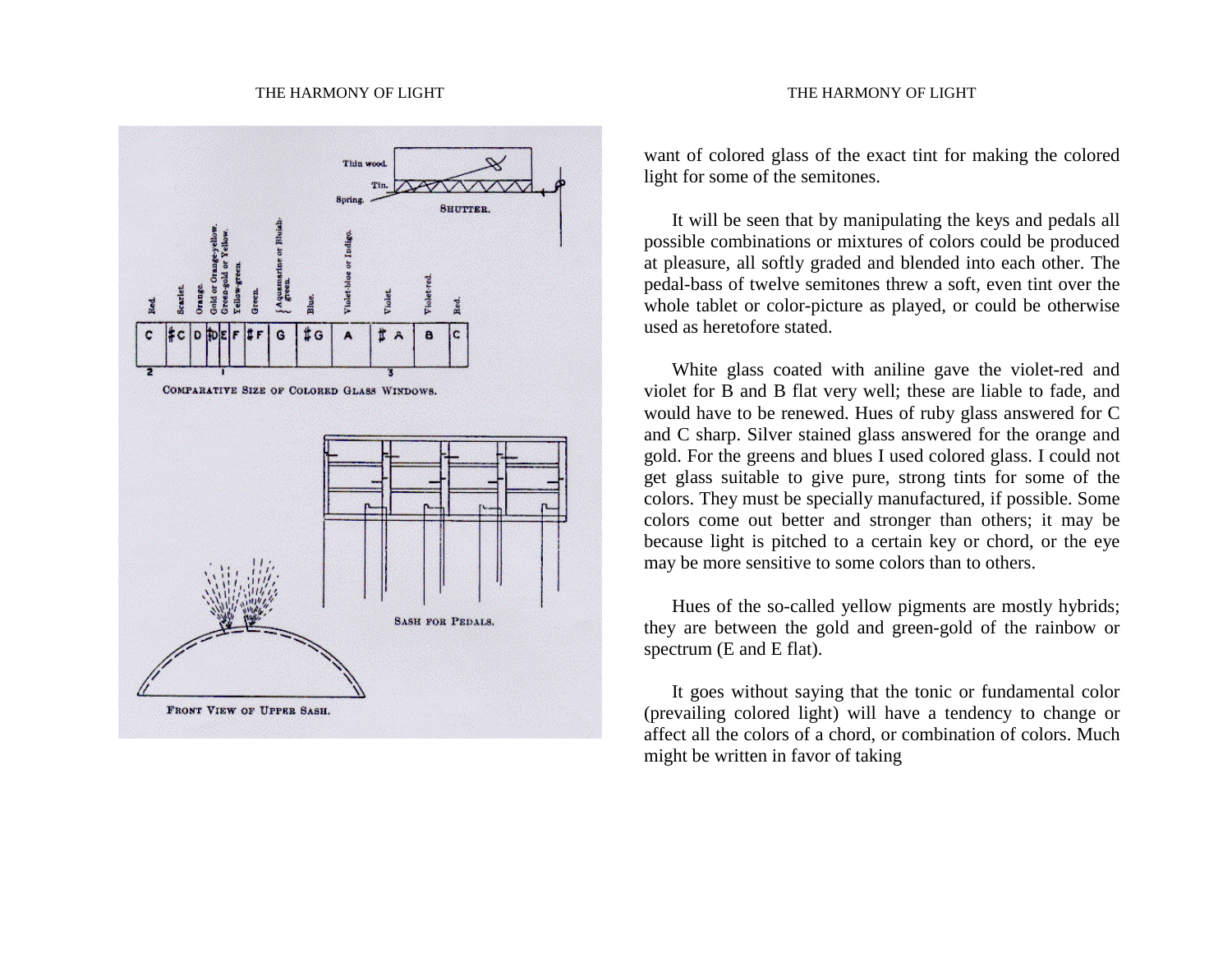red to represent F in the musical scale, for the reason that the great fundamental sounds of nature seem to be in the key of F, or very near it. A person may test this on a piano or organ during a thunderstorm, and do the same in regard to the sound of heavy winds, surf, or waterfalls.

 It may be impossible to represent this exactly in musical notation, but let us try:



 I believe there is not a shred of all my five years' work in existence, as I have been told the organ I exhibited in New-York was burned with P. T. Barnum's

#### THE HARMONY OF LIGHT

country house at Bridgeport. One was burned at a hotel on Lake George; the other was burned in my own house.

 If I had not been an enthusiast, I could not have accomplished as much as I did. I was neither musician nor mechanic, and had to do nearly all the work with my own hands. It was an entirely new field, with no precedents or models to fall back upon. The whole matter was regarded by my neighbors as a huge joke.

 Some time in the future this color-science will be recognized and adopted. It will be used with music for divine worship. It will also be employed in teaching music and art. It would certainly have been of great value to me when I first began to study art. It will be very useful to artists and decorators.

 Colors have their minor and major qualities. Take, for instance, the relative minor of the scale of C, which would be A minor, or the violet-blue key.

 Violet-blue always gives me a sad impression similar to the music played in A minor. This will be observed in viewing distant violet-blue mountains at sunset or twilight. The melancholy effect is strongest when the dominant or subdominant color of the minor key is present, yellow and orange; one of which colors we commonly see at such times above the mountains.

 The strange sweet Scotch melodies of the olden time were written in an ancient scale of five notes represented by the black keys of a piano or organ. It is